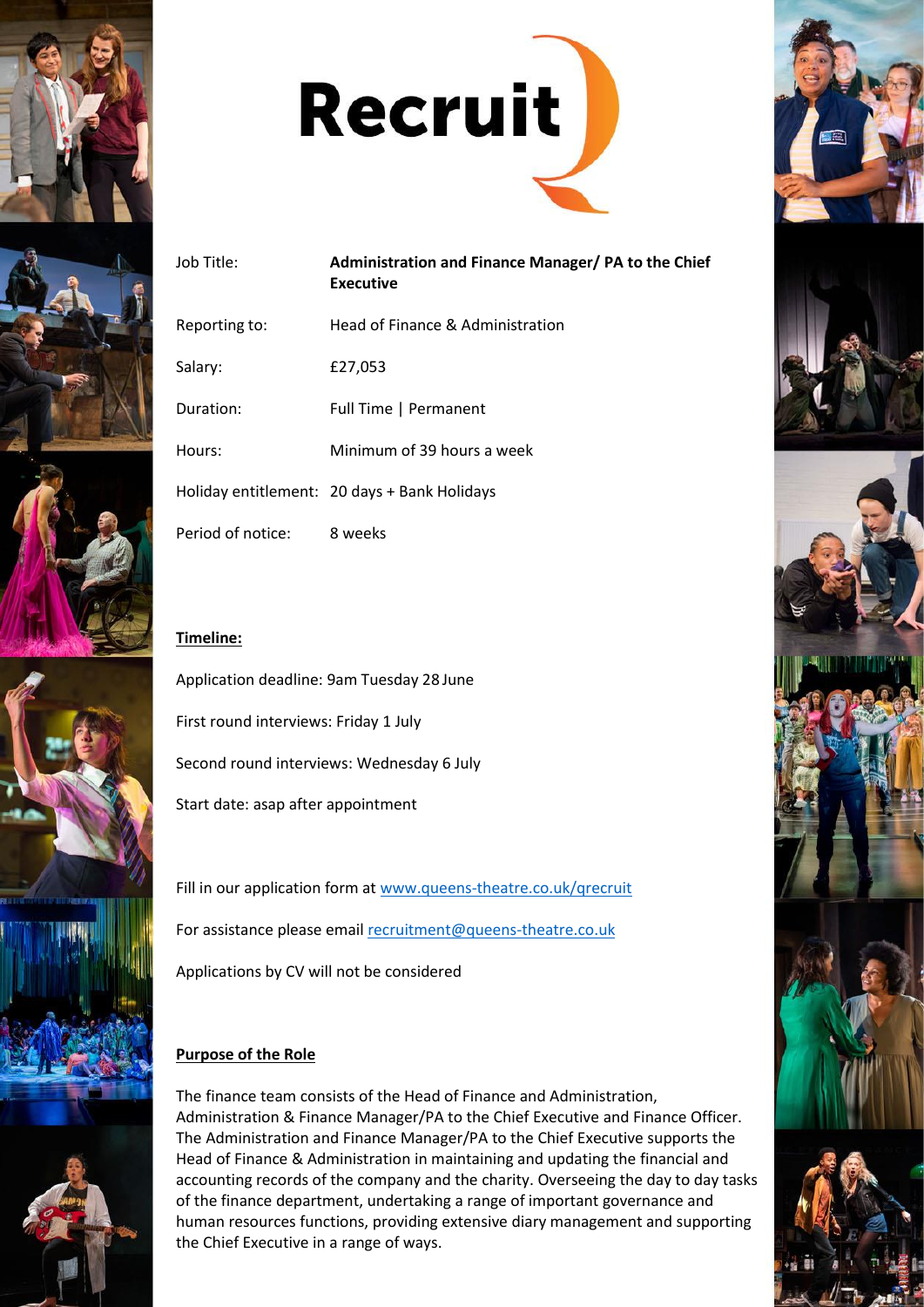#### **Main Duties**

#### **Accounts**

To work alongside the Finance Officer, as required

- To receive, check and prepare for banking all receipts (cheques and credit cards)
- To record and control credit card transactions and reimbursement, querying and resolving any discrepancies.
- To enter and analyse all receipts.
- To post to and balance the General Ledger, reconciling various accounts monthly.
- To receive invoices for payment, marrying up with delivery notes and purchase orders, checking and passing to appropriate Managers for payment authorisation; to analyse, record and arrange payment.
- To maintain the General Payments records and reconcile bank statements.
- On request, to create budgeting sheets, administration for systems and to generate regular reports.

#### **Payroll**

To work alongside the Finance Officer, as required.

- To assist the Head of Finance & Administration with the payroll, to analyse and post wages journals.
- To provide cover in the case of annual leave and sick leave so far as reasonably possible.

#### **Governance**

- Providing day to day governance management, relating to the range of Board and Committee meetings, papers, communications, dashboard reporting and developments now in practice.
- Enabling important external partner and stakeholder relationships and projects, and undertaking special developmental research or sometimes drafting documentation/ providing information to such partners on behalf of the Chief Executive.

#### **Human Resources**

- Providing workforce development management.
- Overseeing recruitment.
- Extensive monitoring.
- Supporting the work of the mental health team.

## **PA**

- Enabling and looking ahead towards the day to day running and monitoring of QTH's wide ranging operations, including scheduling of activities and organisational reporting, with less requirement for the involvement of the Chief Executive in some routine matters.
- PA to the Chief Executive, including the sensitive handling of confidential information.
- Diary management, organising meetings both internally and externally.
- Organising travel arrangements for the Chief Executive when necessary.

## **General**

- To undertake training as required.
- To be aware of, and to adhere to and uphold, the Theatre's policy on Equality of Opportunity.
- To undertake any other duties as may reasonably be requested by the Head of Finance and Administration and the Senior Management Team.